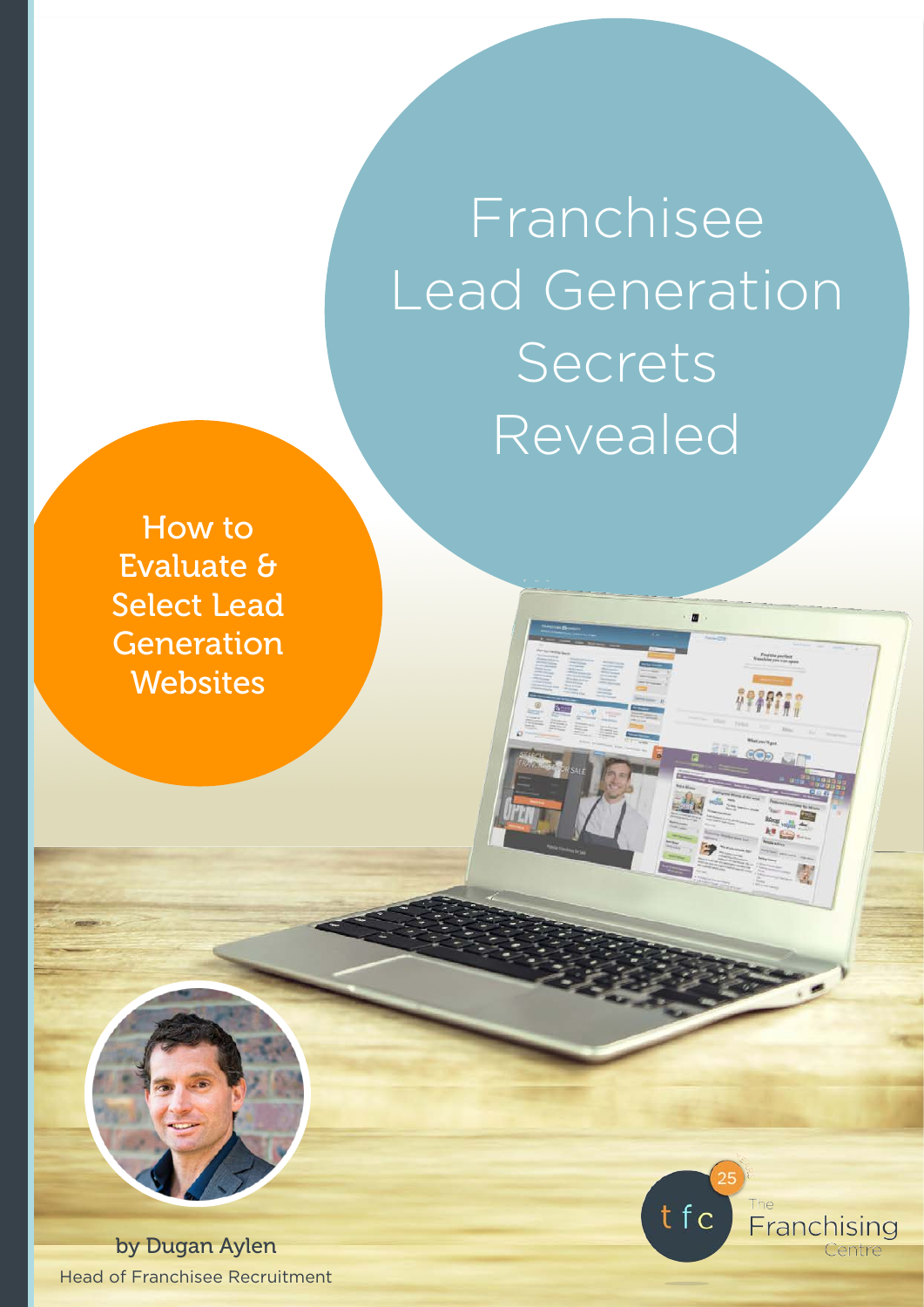# Franchise Lead Generation - The Secrets *Revealed*...

How to Evaluate and Select Lead Generation Websites

### *Goals & Objectives*

How many franchisees does a franchisor want to sign in a 12 month period

- Work out how many leads they will need to achieve their goal. E.g. a franchisor wanting to sell 10 franchises over a 12 month period knowing that they will find 80% of new franchisees from internet leads will need to close 8 deals from franchise lead generation websites.
- The current franchise industry average is 150 leads to one sale (this number may be higher or lower depending on many factors, including

the uniqueness of the concept, complexity of the business model, skill of the franchisee recruiter, etc). To close 8 deals, the franchisor will need at least 1,200 internet leads over 12 months – an average of 100 leads per month.

- The average length of time for a franchise lead to become a signed franchisee is 5 months.
- **EXED:** Therefore, using the above details, a franchisor has to work on a timeframe of 17 months to achieve the 8 new franchisees based on generating 100 leads per month over 12 months.

## Lead Generation Budget

Now we know how many leads are required, and the timeframes required, we need to work out the lead generation budget required. This is easy if you follow this simple rule of thumb which I developed over the years, and which has always served me well...

#### New Franchisees wanted x no. Leads to sign 1 Franchisee x Franchise Fee

800

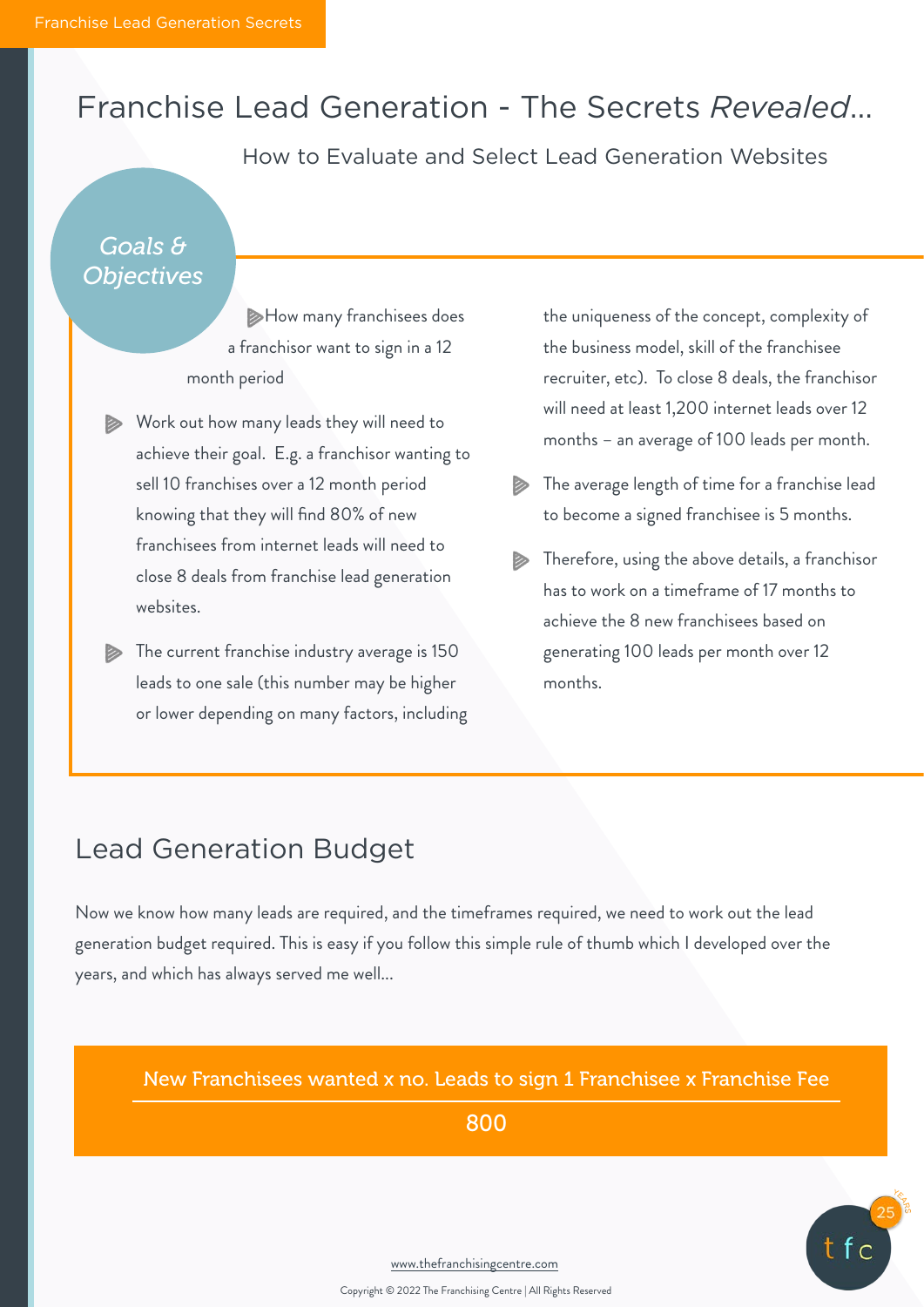*For example: If the franchisor wanting to sign 8 new franchisees has a franchise fee of £20,000 then:*



£30,000 is the realistic budget that needs to be made available to generate the 1,200 leads in order to sign 8 franchisees.

- This is a cost per lead of £25 (£30,000 / 1,200)
- The advertising budget required for 1 franchisee is £3,750 (£30,000 / 8)
- This is a monthly budget of £2,500 spread over 12 months
- This is a monthly budget of £3,750 spread over 8 months

### Allocating the marketing budget

- There are many websites that generate franchise enquiries for franchisors.
- They range in content and quality.
- Some are stand-alone and others part of a partner network.
- Some offer fixed cost packages and others pay per lead.
- Some sites guarantee the number of leads delivered per month and others don't.

How does a franchisor determine where they should invest their franchise lead generation budget? *This is the marketing mix...*

- A franchisor should first consider where they want their franchisees to be located.
- The internet will reach people based anywhere.
- A franchisor that is initially looking to find franchisees within a certain distance of their headquarters will still pay the same amount for placing an internet ad as a franchisor that is wanting franchisees nationally.
- Both franchisors will get leads from every location, but the franchisor that is developing in specific markets will only use a handful of the leads.
- For this reason, the internet may not always be the most cost-effective option.
- Most franchisors use the internet for lead generation, but franchisors that are developing in specific markets may spend more of their lead gen budgets on local initiatives than franchisors growing nationally.

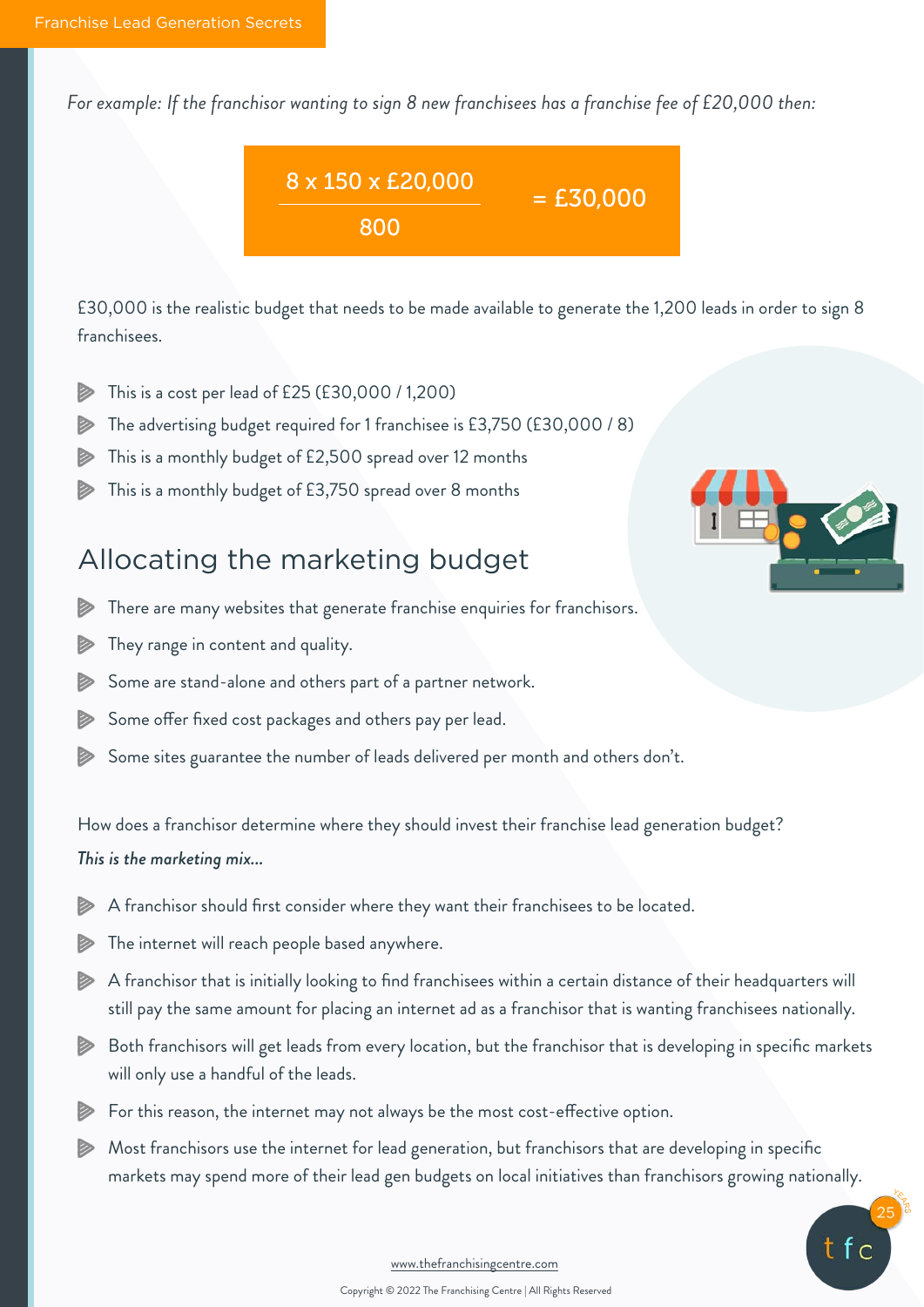# Where to find franchise leads?

With goals agreed upon, expansion areas and priorities decided and a marketing budget allocated now is the time to select the franchise websites to work with.

Franchisors with a modest budget may select 2-3 sites, while franchisors with greater budgets will often be able to advertise on 8 or more sites. It is vitally important to work out the right combination of sites, the right content to show people, and how visible the brand is across the site.

- www.FranchiseDirect.co.uk
- www.FranchiseHelp.com
- www.FranchiseSupermarket.net
- www.Businessesforsale.com
- www.Franchisesales.com
- www.Franchise-UK.co.uk
- www.WhichFranchise.com
- www.TheUKFranchiseDirectory.net
- www.TotalFranchise.co.uk
- www.WhiteCollarFranchise.co.uk
- www.VanFranchise.co.uk
- www.RetailFranchise.co.uk
- www.FemaleFranchise.co.uk
- www.The-Franchise-Shop.com
- www.Franchiseinfo.co.uk
- www.WorkingMums.co.uk
- www.DaltonsBusiness.com
- www.FranchiseExpo.co.uk
- www.Thebfa.org
- www.TopFranchise.net
- www.ReedCommercial.com
- www.Startups.co.uk
- www.BusinessFranchise.com
- www.WorldFranchiseCentre.com
- www.What-Franchise.com
- www.MakingMoney.co.uk
- www.ApprovedFranchises.co.uk

### Website selection process

Narrowing down the list of websites to advertise on can be difficult, because most of the information you are able to obtain often comes from sales people trying to sell advertising space.

#### *Some Tips:*

- Find out where the competition advertises. Some websites do a better job at generating leads for food franchises or man-and-van franchises. Others may be better at home-based or business services franchises. Find out where direct competitors advertise by running a search for their company on Google. All listings will come up if you go through the first few pages.
- Ask other Franchisors what is working for them. Franchisors can be a great source for finding out which franchise portals are successful. However, it can also be very misleading, because they all have different ways of handling leads, which often means that whilst some franchisors may talk positively about one site, the next franchisor says it is a waste of money!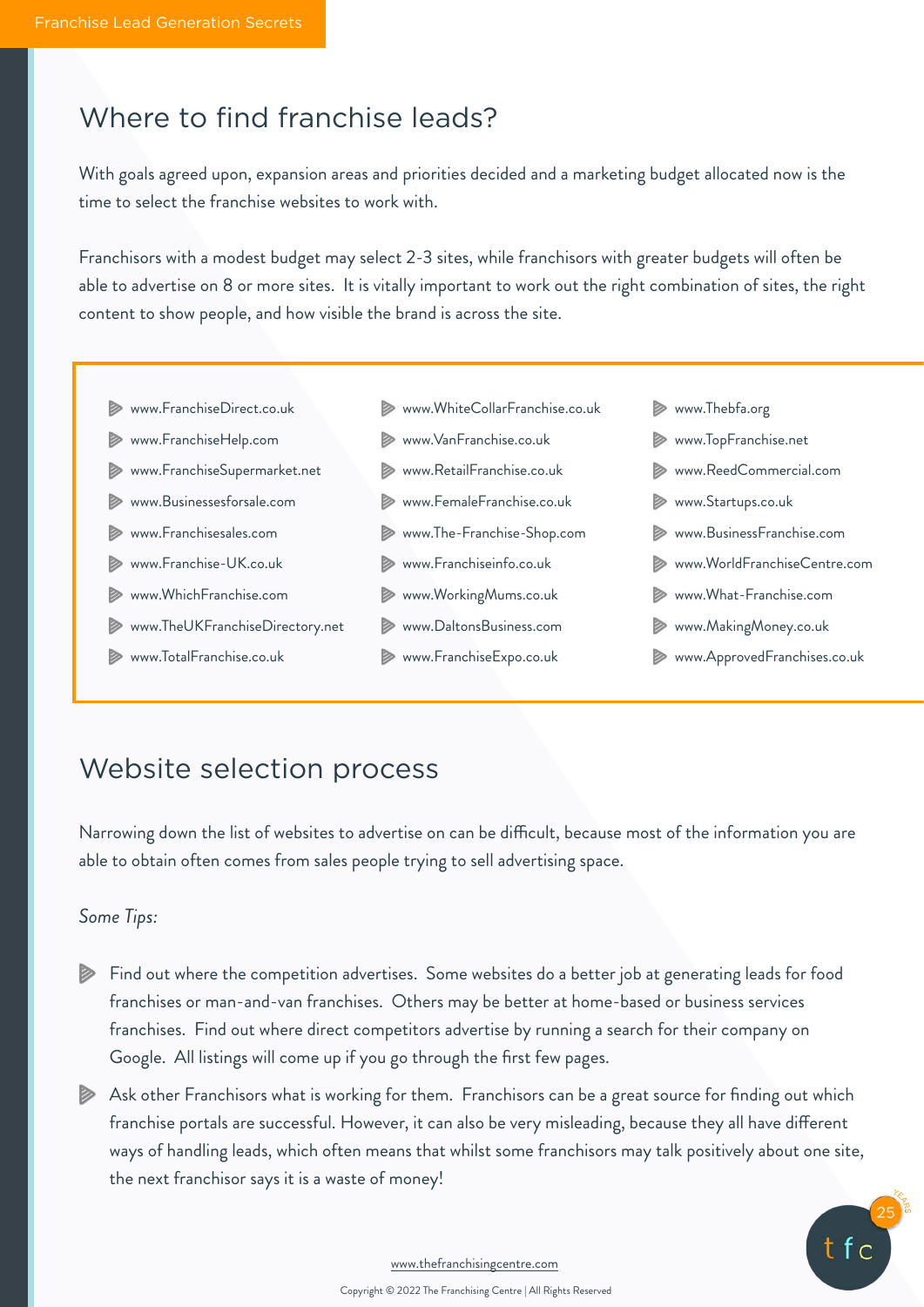- Speak to the websites you already spend money on. Since franchisors are vocal about where they are getting their leads, the websites always know which sites are doing well and which sites are struggling. Ask the for referrals to other sites.
- Carry out a simple Google search. If YOU can find a website on Google then a franchisee prospect will also find the website. The easier the site is to find online, the better the chances of getting more leads from that site.

## Questions to ask lead gen websites

Build a list of franchise websites to collect information from. Here are the main questions to ask:

#### *What affiliations does the website have to the franchise industry?*

- Do they often attend franchise shows, conferences and events?
- Work out if the company has shown a commitment to the franchise sector and also clearly understands the needs and challenges of a franchisor.

#### *How long has the website been going?*

- **Many of these websites come and go all the time.**
- **Don't pay too far in advance to websites that have only been around a short time.**

#### *What is the average number of unique visitors per month?*

- This is important to know to get an idea of how many people will see the brand profile
- Page views are irrelevant and don't provide a fair comparison of traffic count
- $\triangleright$  If a site cannot provide this information there better be a good reason why!

#### *Where does site traffic come from?*

- Before asking this question, you should know if the website appears in the search results for keywords related to the opportunity.
- Some websites don't rely on Google search results to be found, and may pay for traffic through partner sites or email marketing.
- Make sure that the kind of people the website attracts is consistent with the profile of the franchisee being advertised for. e.g. if the ideal franchisee profile is a part-time work-from-home parent, then no good being on a full-time business site.

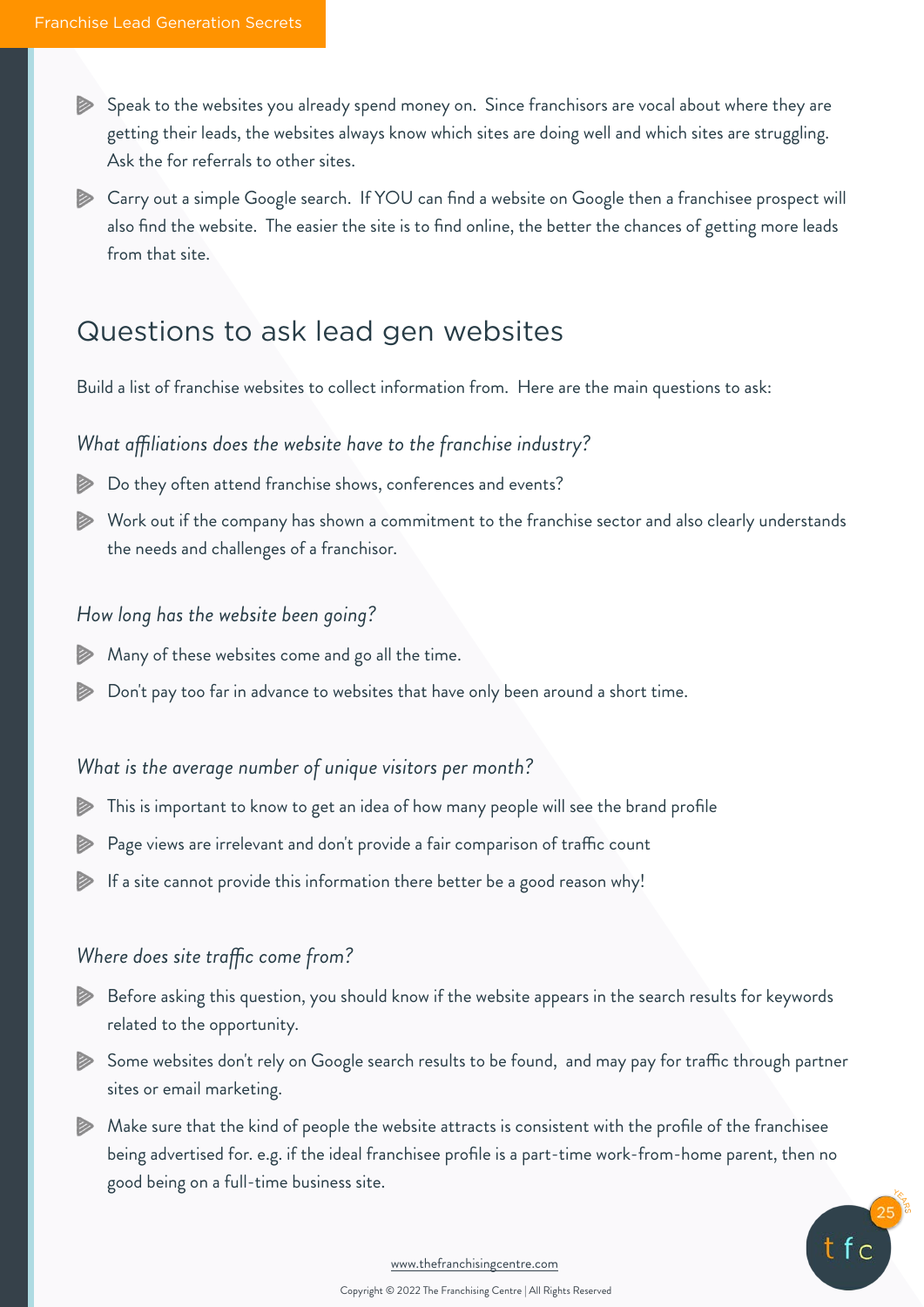#### *How does the website drive traffic to the brand's profile page on the site?*

- How many mouse clicks or touches to get to the brand profile page? D
- Any other ways to reach the profile page? Does the site utilise the specific brand profile page to target search engine traffic or is all the traffic being driven straight to the homepage?

#### *What is the package?*

- Do they offer a range of packages?
- What's included in each package?
- What are the rates?
- Ask for a walkthrough of the web portal, and understand what every package includes.
- **2** Compare the rates for each package and look at the visibility each one gives.
- Ask which package is most popular and which package offers best value.
- If it is a Pay-Per-Lead (PPL) site, what is their definition of a lead? D

#### *What is the process a site user goes through to become a lead?*

- How easy does the site make it for someone to enquire about a brand? The easier someone can enquire, the lower the quality of that lead...
- some sites fully pre-qualify the leads first before matching and showing them any franchise brands (For the USA and UK, see www.franchisehelp.com)

#### *Does the site offer any free exposure? for first time advertisers?*

- Ask if there are additional ways to increase exposure with free opportunities.
- What does the site do to promote new advertisers?
- Do they host and post press releases?
- Can you submit articles?
- Do they offer link swapping?

#### *Do they offer screens or filters?*

- Can you eliminate leads that do not meet specific criteria (location, financial qualification, timeframe, etc.)?
- Can you add additional questions to a lead form? Be careful with this or the lead numbers may be heavily reduced. Also bear in mind that many people may not want to answer personal questions on a generic form.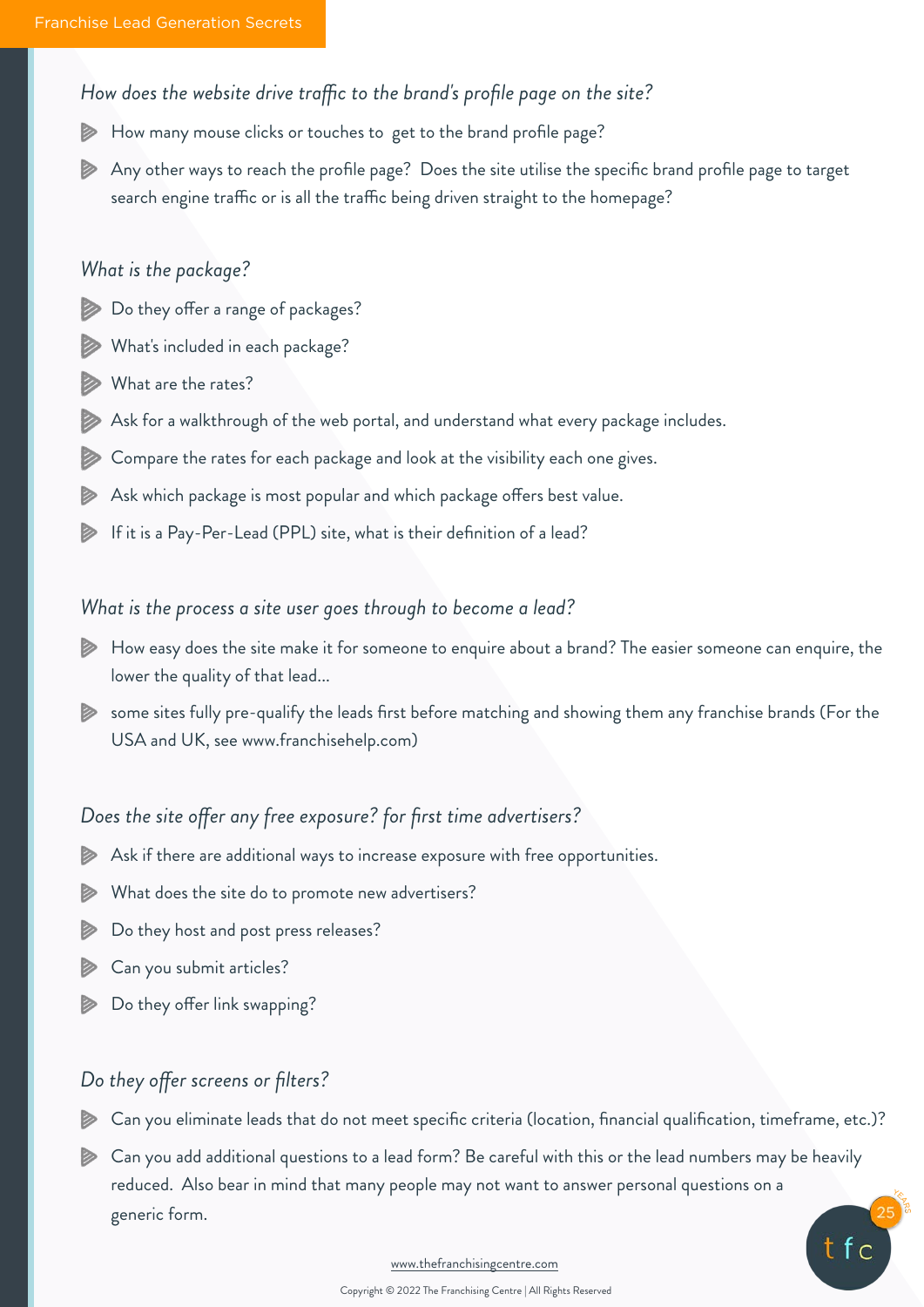#### *How many leads should be expected?*

- **This question is merely to find out what an average listing, similar to yours, with the same amount of exposure should expect to get.**
- **This is not meant to be a guarantee, but by having an idea in the first place, and setting an expectation knowing what the average cost per lead should be, allows for future discussion with the website to ensure targets are met**
- **It all goes back to identifying how many leads per month you will need.**
- **Be careful if a web portal will actually guarantee a specific number of leads on a pay-per-lead or fixed cost basis. If they do, make sure you have had answers to all the other questions asked. It may be a sign that the website sends leads to more than just the franchisor that was intended, because maybe the enquirer didn't untick a box!**

#### *Does the site lead-share or farm leads?*

- **This is a controversial topic that is either a good or bad thing depending on your viewpoint. Lead-sharing or farming means that one lead may be sent to multiple franchisors, even if the prospect only requested franchise information from just one company.**
- **It's not illegal, but many consider it unethical and if you run marketing automation to handle leads, it may have an adverse effect on your spam rating. Remember, it can also mean the franchisor is paying to generate leads that are also sent to your competitor. Similarly your competitor is paying to generate leads that are also sent to you.**
- **Keep in mind that these days, most people are not in favour of being contacted by salespeople unless they request it.**

### Making the final decision

- **Example 2** Create a competitive matrix to review all the data.
- **EXECUTE:** Decide what information is most important and prioritise.
- If budget needs to be tightly controlled, pay-per-lead sites may be favoured.
- $\triangleright$  If high traffic sites are targeted, eliminate the low traffic sites.
- **Then start looking at sites that will provide the best value.** This could be a combination of exposure, demographics and price. Or, it may be flexible terms, price and expectations.

Select the sites you want to establish a relationship with. If it takes 150 leads to result in a sale and your average sales cycle is 20 weeks, it may take 3 months to generate 150 leads and another 5 months to generate a sale. Franchisors should invest in at least a 9-12 month campaign to give adequate time to evaluate the quality of the leads.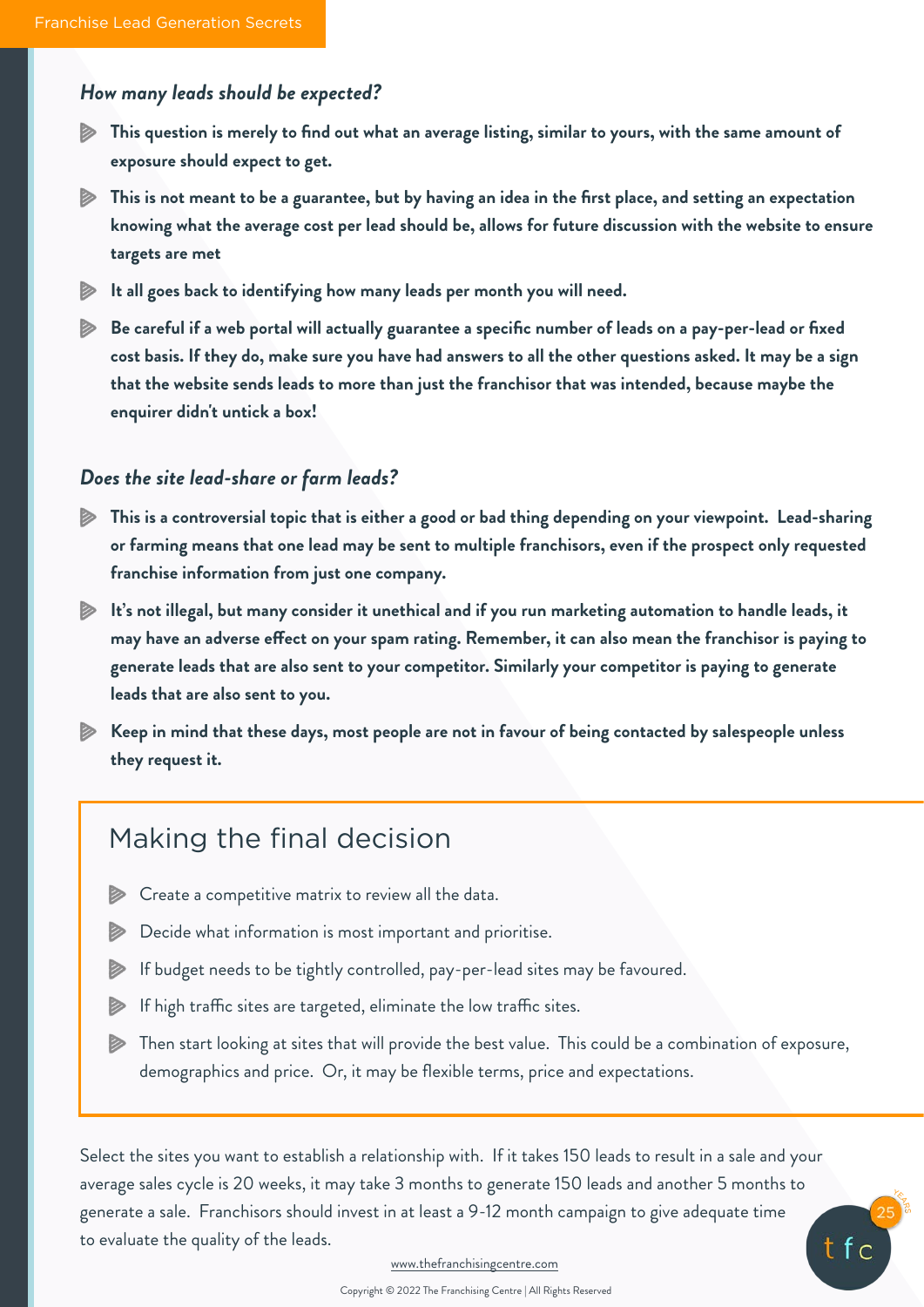## Establish a strong and trusting relationship with the website

- The relationship and understanding between you and the website is vital D
- Sive and get the feeling that a long term relationship is a must
- Without this relationship, you will have a much more difficult time tweaking the campaign to get the most out of your spend in the future.

One of the hardest decisions is whether a franchisor should spend less on each website and advertise on more sites or spend more per site and advertise on fewer websites. The answer to this will depend on many factors.

After you have managed campaigns for a while, you will know which websites are doing the best and how many sites are needed to reach the goals set. Sites that produce the best quality leads should eventually get a larger share of the advertising budget.

To start with, it makes sense to select advertising campaigns that offer similar so that ongoing site evaluations are comparable.

### Analyse. Review. Evaluate. *(or are they the same thing?)*

Perhaps the most important step in the whole lead generation process, is evaluating the website performance.

Set up weekly, monthly quarterly, six-monthly and annual reports to understand what is happening with leads that come from each site.After each six-month period, franchisors should re-evaluate each sites performance in detail. These should include:

- **Executed** Leads per month
- Cost per lead
- **Leads contacted**
- Cost per lead contacted
- **Leads qualified**
- Cost per lead qualified
- **Leads attending Discovery Day**
- **Cost per attended Discovery Day**
- **Example 2 Example 2 Follow** Leads converting to franchisees
- **Overall cost per franchisee**